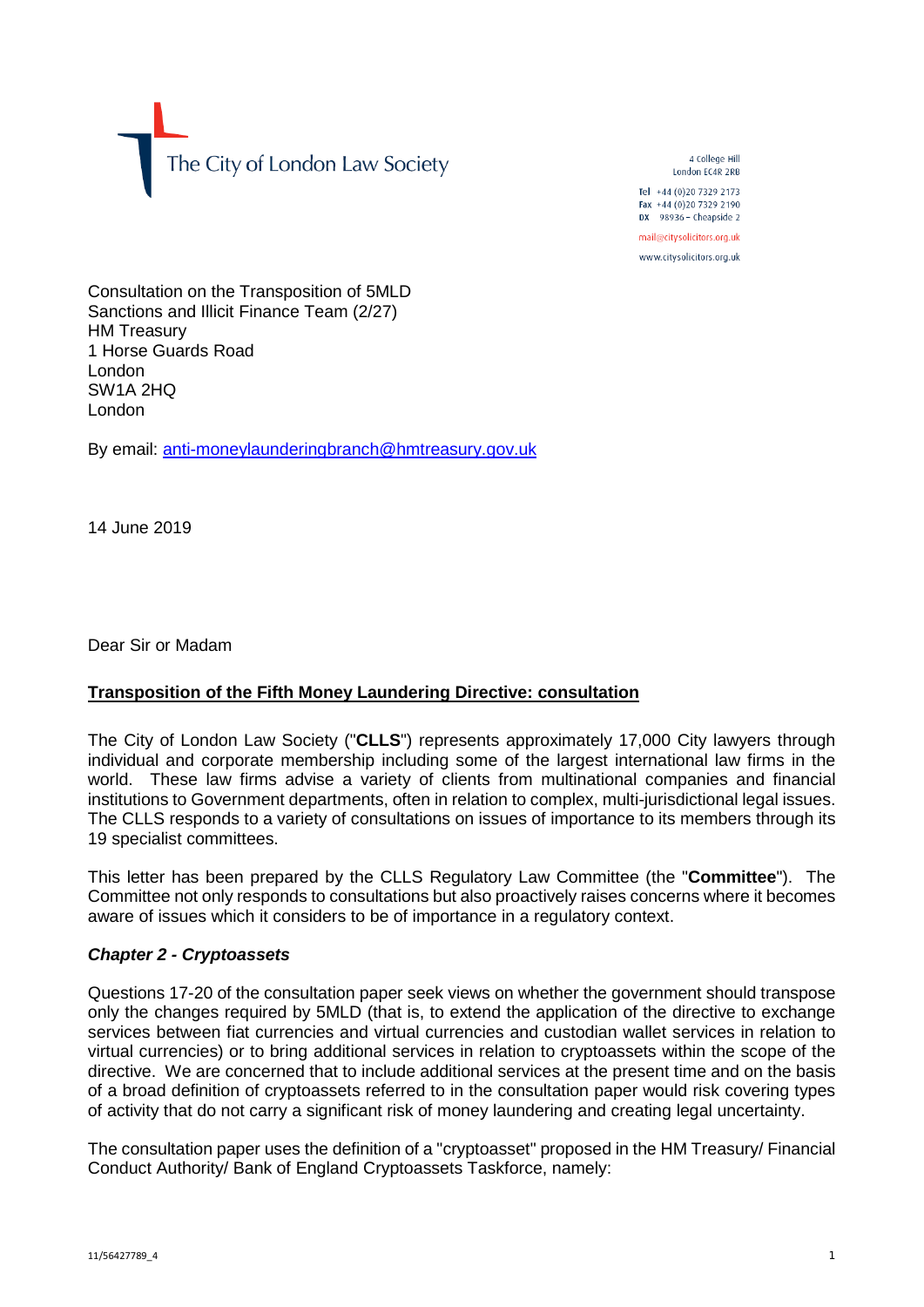*"a cryptographically secured digital representation of value or contractual rights that uses some type of distributed ledger technology and can be transferred, stored or traded electronically".*

This definition refers purely to the form of the relevant asset (that is, it is cryptographically secured, digital, uses DLT technology and can be transferred to stored electronically) rather its nature. This is in contrast to the narrower definition of "virtual currencies" used in 5MLD:

*"a digital representation of value that is not issued or guaranteed by a central bank or a public authority, is not necessarily attached to a legally established currency and does not possess a legal status of currency or money, but is accepted by natural or legal persons as a means of exchange and which can be transferred, stored and traded electronically."* 

This definition refers both to the form (digital) and nature (a means of exchange) of the relevant asset.

The government proposes using the wider definition in order to capture all three broad types of cryptoassets identified by the Cryptoassets Taskforce, namely exchange tokens, security tokens and utility tokens, since it consider that relevant activity in relation to all three types of cryptoassets should be brought within the scope of AML regulation.

However, by using a definition that focuses on the form rather than the nature of the relevant assets, the government risk bringing within the scope of AML regulation a very broad range of assets that have not traditionally been within scope, merely because those assets happen to be held in digital form. For example, it is conceivable that rights to "virtual reality" assets in computer games or government benefits could be issued or stored in digital form: the broad definition proposed would be capable of covering a service of issuing those assets where no fiat currency is involved or storing them, even though some of these, such as in-game currencies, are expressly envisaged to fall outside the regime (See Recital (10) 5MLD).

The focus on the form rather than the substance of the relevant asset is also contrary to the general approach under the money laundering directives, which require customer due diligence and related monitoring to be carried out where a "business relationship" is established. The definition of "virtual currencies" used in 5MLD is capable of involving a substantive business relationship. However, a definition that focuses on the form rather than the nature of the relevant asset involved in a service will capture many situations where there is no substantive business relationship (see the examples in the paragraph above and the discussion of open source software below).

The focus on the form rather than the nature of the relevant asset also makes it difficult to assess the potential for the relevant activity to be used for money laundering purposes and therefore to carry out a proper cost-benefit analysis to justify broadening the scope of coverage beyond the requirements of 5MLD. Although we agree with the government that services provided in relation to cryptoassets beyond virtual currencies have the potential to be used for the purposes of financial crime, we doubt that all services in relation to all cryptoassets pose such risks. If the relevant asset is defined merely by reference to its form, the nature of the relevant service provided in relation to that asset needs to be defined with enough specificity to enable the potential harm posed by the service to be evaluated. We would query the apparent assumption that all cryptoassets are inherently particularly susceptible to being used for the purposes of financial crime merely by virtue of their form.

Considering in more detail some of the services that the government is considering bringing within the scope of AML regulation:

• *crypto-to-crypto exchange services*: because there is no connection to a fiat currency, the inclusion of these services (particularly in the context of a broad definition of "cryptoassets" rather than the narrower "virtual currencies" definition used in 5MLD) is likely to bring a broad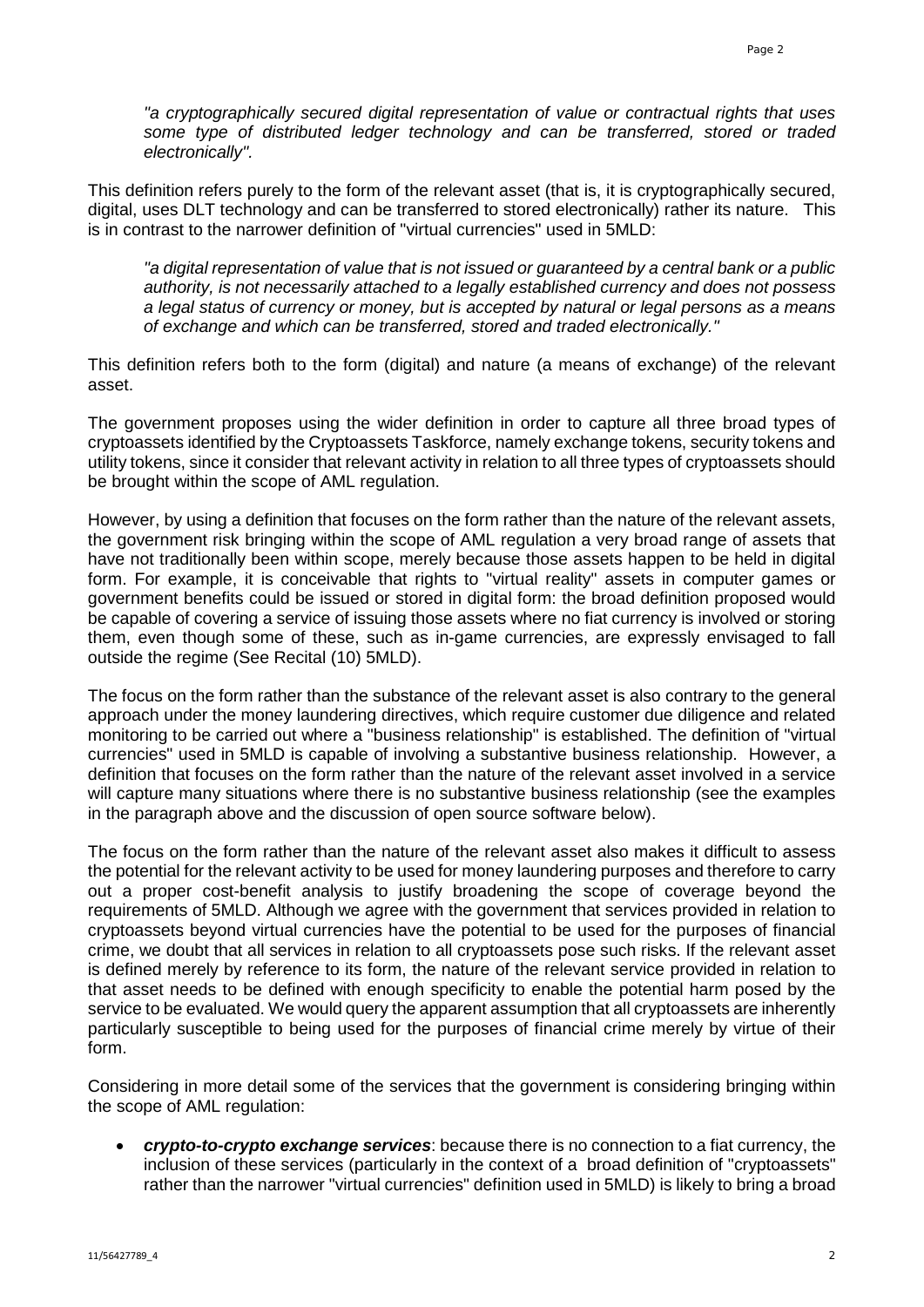range of assets of low or no value within the scope of regulation that seem unlikely to pose money laundering risks;

- *issuance of new cryptoassets*: far more specificity, informed by a study of the operational processes used in ICOs, would be necessary in order to achieve an accurately targeted regime. For example, it would need to be considered whether the regime should apply only to certain types of intermediaries (as under the current regime for securities issuance) or to coin issuers themselves. Furthermore, activities relating to the issuance of security tokens will already be within the scope of the existing regulatory perimeter (and thereby also within the UK AML regime) by virtue of their being securities;
- *publication of open source software*: again, this activity would need to be carefully limited to situations involving substantive business relationships in order to be suitable to be brought within the scope of AML regulation. For example, it may be appropriate in relation to software where full functionality is only available on payment or software performing specific types of activity in relation to cryptoassets. It seems unlikely to be appropriate in relation to widely used and freely available open source computer operating systems such as Linux. We also query why open rather than closed source software is particularly susceptible to money laundering risk –for example, it is not clear that open source software will inevitably involve a distribution model capable of giving rise to a "business relationship" which pose potential harm from a money laundering perspective as opposed to free (in both senses) public access.

More generally it is not clear how requiring the activity of publishing open-source software to become subject to CDD requirements would work in practice, or when the users of that software (or integrated versions of it) would become customers for this purpose, or would be entering into a business relationship with the publishers of different versions, or how these relationships could be easily tracked. Its impracticability could dis-incentivise the publication and use of open-source software, a facility whose many advantages are recognised globally.

We note that the final report of the Cryptoassets Taskforce indicates that the government proposes to consult on whether the regulatory perimeter requires extension in relation to cryptoassets that have comparable features to specified investments but that currently fall outside the perimeter. Although we recognise and agree with the government's concern that services in relation to a broader range of cryptoassets than the virtual currencies specified in 5MLD may be used for the purposes of financial crime, we suggest that it would be more appropriate to implement this aspect of the regime in an incremental manner. We would suggest that the regime first be transposed only to exchange services between fiat currencies and virtual currencies (as defined in 5MLD) and custodian wallet services in relation to virtual currencies, and that consideration of the cost benefit analysis for a broader extension take place only following the outcome of the consultation on the extension of the regulatory perimeter to other types of cryptoasset. The analysis undertaken to determine which types of services in relation to cryptoassets should be brought within the regulatory perimeter more generally should help to inform the related discussion of which types of cryptoassets, and which services in relation to them, should be brought within the scope of AML regulation.

## *Chapter 9 - Registration of express trusts*

Chapter 9 refers to the expansion effected by 5MLD of the current requirement to register certain trusts.

HM Treasury produced guidance in respect of 4MLD confirming that the trust registration process was not intended to apply to statutory, resulting or constructive trusts. It would be helpful for the UK's implementation of 5MLD to confirm this limitation of scope of the registration requirement. In particular, it would be helpful to exclude trusts formed to comply with statutory or regulatory requirements (such as the statutory trust created in respect of client money held by authorised persons).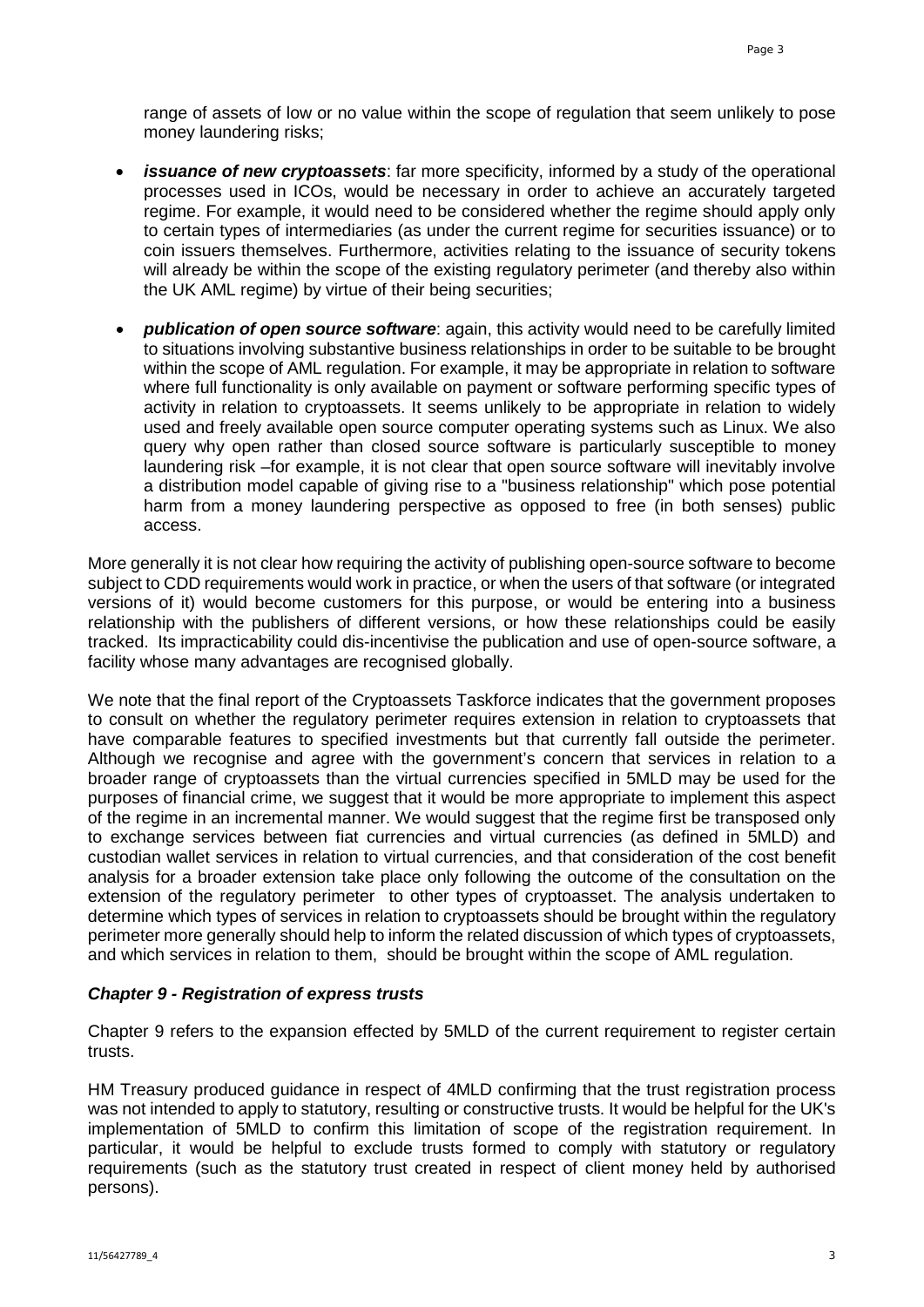We also note that it is common in the asset management industry for general partners to hold fund assets on trust. This is usually expressly provided for in the fund documentation. The arrangement reflects the legal reality of the way in which the fund holds property (through the general partner) and also serves the purpose of confirming that the manager of the fund does not perform the regulated activity of safeguarding investments. To the extent that the express trust relating to the general partner's holding of fund assets is subject to 5MLD registration requirements, it would be helpful to confirm the extent of the resulting data collection and sharing obligation, particularly in respect of investors in the relevant fund. Managers of relevant funds will need to be clear on the extent of the general partner's disclosure requirement, so that such disclosure can be explained to investors.

Separately, it is common for contractual documentation of commercial arrangements expressly to provide that a specific party shall hold certain property on trust in particular "default" circumstances, e.g. in the event of a failure in a process of transferring the property. In other words, to avoid uncertainty, the contractual documentation provides for the creation of the trust as a safety net, even though the parties do not expect the trust to be formed in the ordinary course of the commercial arrangements. As the parties expressly create this default trust arrangement, it is unlikely to be a resulting or constructive trust, and so is likely to be in scope of the 5MLD registration requirements. Parties will need to identify the point in time at which this trust is created (i.e. when the contract is executed, or in the "default" circumstances?) It is likely to be operationally difficult for parties to comply with 5MLD registration requirements if the registration requirement is triggered in "default" circumstances (i.e. will parties have processes in place to comply with the registration requirement at the time that the express trust arrangements come into effect, in the "default" circumstances.)

If you would find it helpful to discuss any of these comments then we would be happy to do so. Please contact Karen Anderson by telephone on +44 (0) 20 7466 2404 or by email at [Karen.Anderson@hsf.com](mailto:Karen.Anderson@hsf.com) in the first instance.

Yours faithfully

Kaminghan

**Karen Anderson** *Chair, CLLS Regulatory Law Committee*

© CITY OF LONDON LAW SOCIETY 2019 All rights reserved. This paper has been prepared as part of a consultation process. Its contents should not be taken as legal advice in relation to a particular situation or transaction.